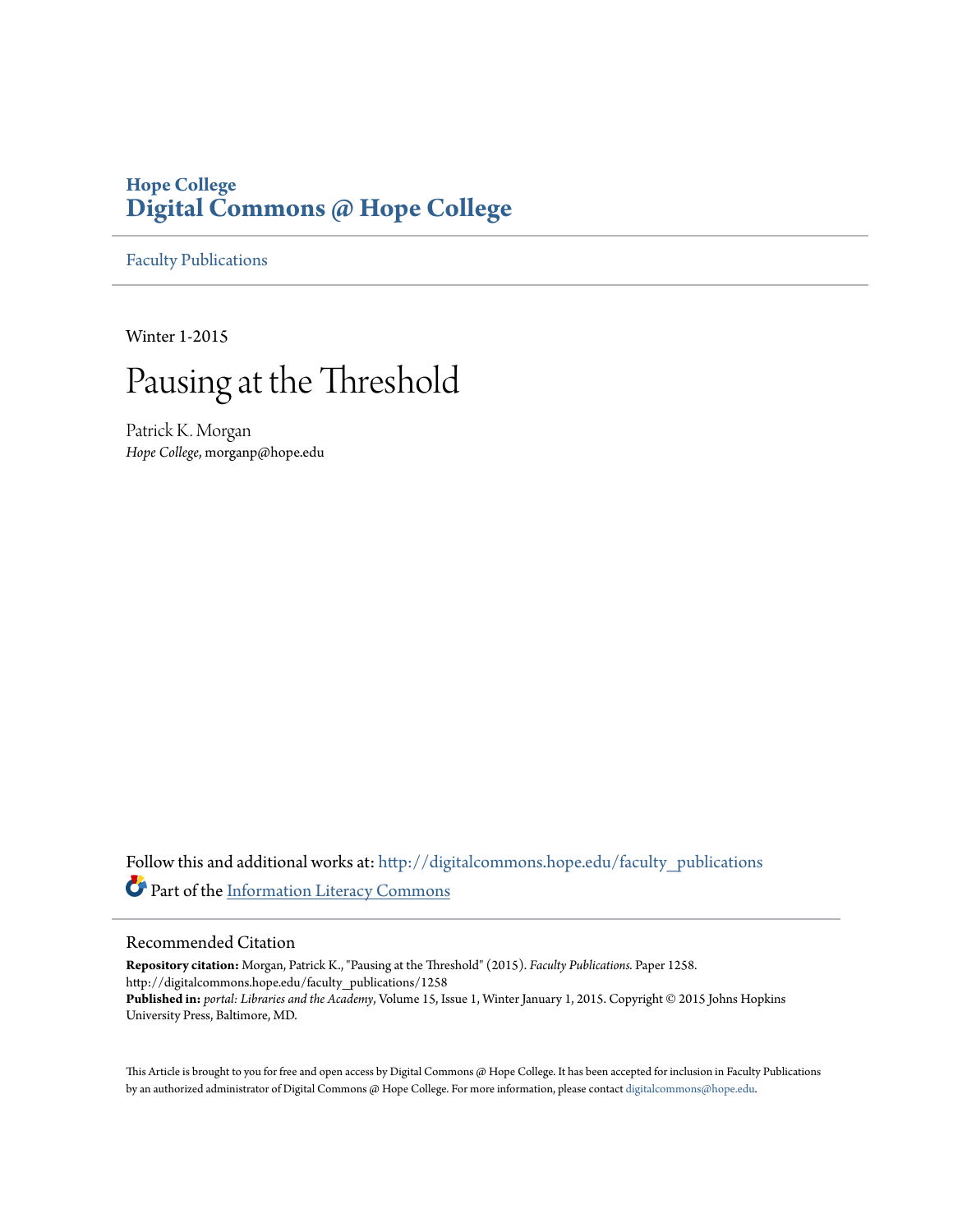# **Pausing at the Threshold**

Patrick K Morgan

Humanities Research & Instruction Librarian

Assistant Professor

Hope College

Van Wylen Library

Ph: 616-395-7986 (o), 479-214-4651 (cell)

Fax: 616-395-7965

morganp@hope.edu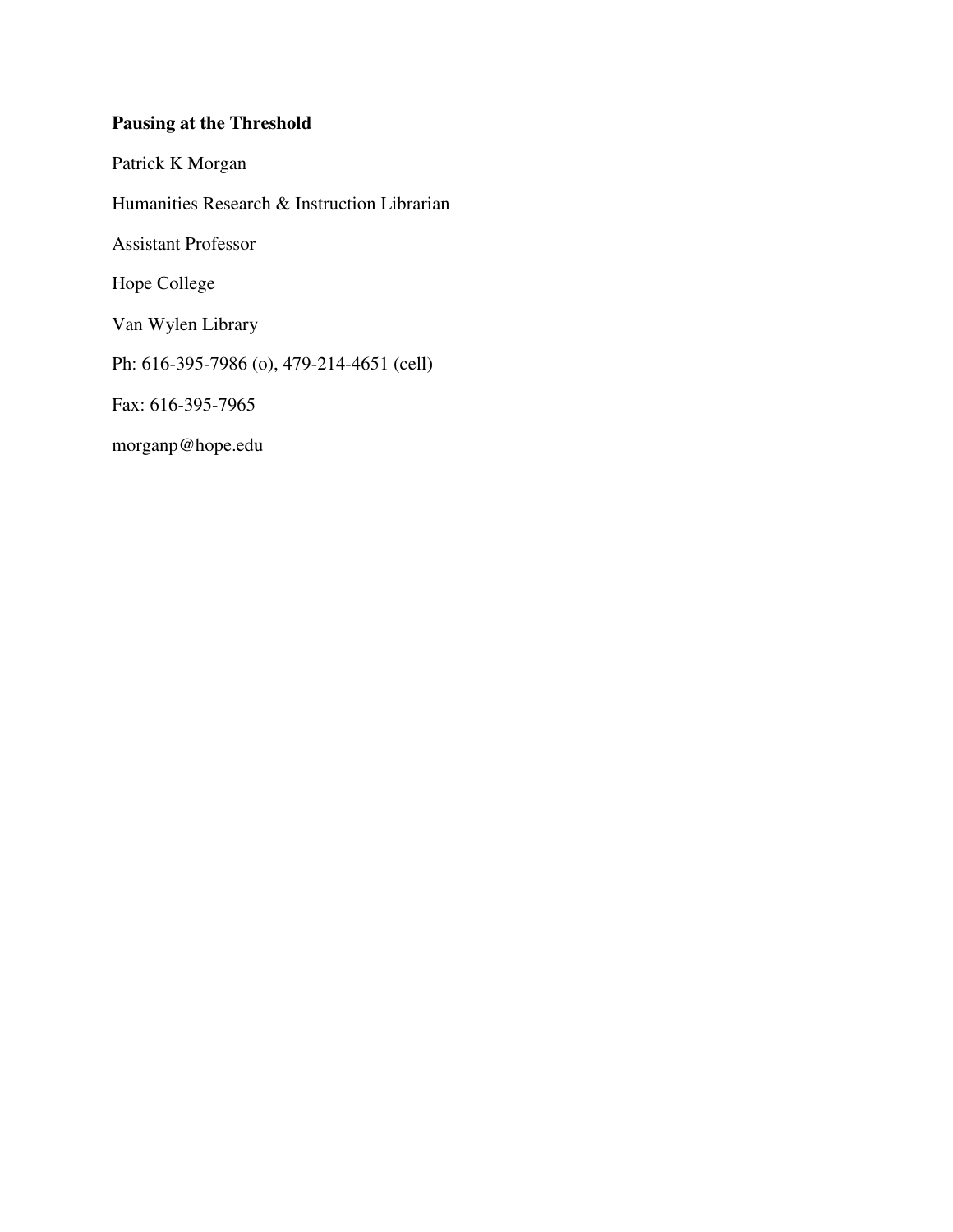# **Pausing at the Threshold**

# **Abstract:**

Threshold concepts are increasingly inescapable at library conferences and in general information literacy discourse, and this visibility will likely only increase as they figure so prominently in the Association of College and Research Libraries inchoate *Framework for Information Literacy for Higher Education*. Nevertheless, very little has been done to critically consider the wider intellectual ramifications of certain assumptions fundamental to their manifestation in library/information literacy instruction. This paper is an initial attempt to promote such discussions.

# **Introduction**

Just over a century ago, Dutch anthropologist Arnold Van Gennep published his classic study on the significance of liminal spaces. Thresholds, he noted, are unique in that they are between worlds; as such, they possess a singular power of mediation. Demons can slink through windows, sanctuaries are such only because of their semipermeable boundaries, and territorial borders are obvious loci for special wariness<sup>1</sup>. The idea of physical transitional spaces also provides human cultures with a useful metaphor for more abstract or complex passages, such as that between child- and adulthood, or life and death. Another anthropologist, Roy Rappaport, frequently described this function of liminality as the translation of inscrutable, inherently nebulous changes – which he described as "analogic" - into discrete moments, these "digital" versions being easier for tactile humans to manipulate conceptually<sup>2</sup>. According to him, the transitional spaces opened up by various rituals provide platforms on which these transformations can meaningfully occur. Liminal spaces, it would seem, are good to think with.

The psychological force of the threshold has recently materialized in the increasing popularity of what have come to be called "threshold concepts"<sup>3</sup>. Like liminal spaces themselves, such concepts are said to be gateways or portals between epistemological – and sometimes even ontological – mental or dispositional frameworks. These thresholds cannot be uncrossed: this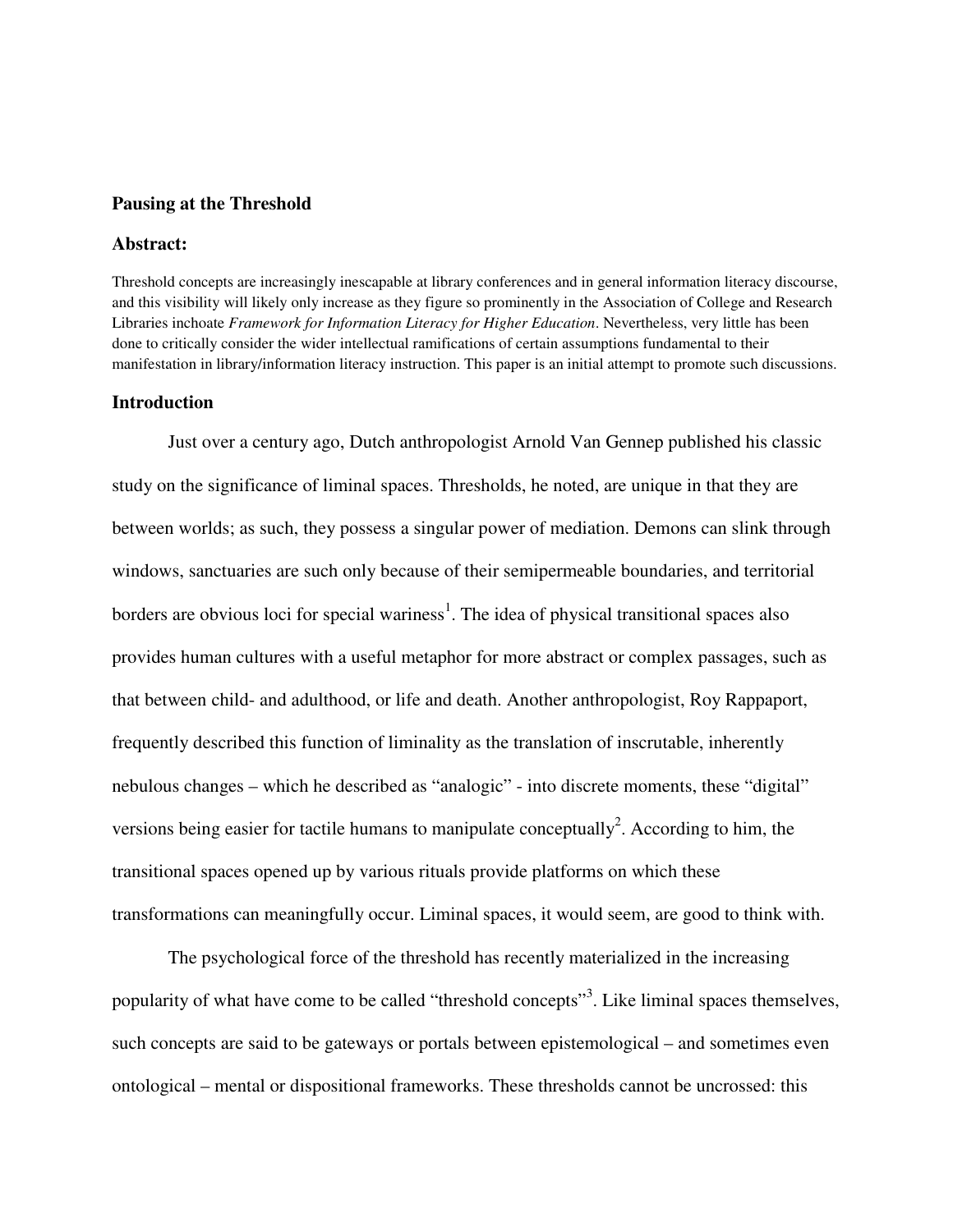permanence is one of the key elements said to characterize such concepts<sup>4</sup>. Unlike more elementary ideas, threshold concepts result in "understanding of other subject discipline ideas integrated and transformed through acquisition of theoretical perspective"<sup>5</sup>. Other attributes of threshold concepts are similarly attractive to educators: a true threshold concept, it is said, needs to be not only irreversible, but also troublesome, transformative, integrative, and bounded within a specific discipline.

The appeal is understandable. Not surprisingly, threshold concepts have recently made their way into the information literacy discourse. Within the short span of a few years, the potency of threshold concepts has already become the intellectual centerpiece of the ACRL's (Association of College and Research Libraries) emergent *Framework for Information Literacy in Higher Education*<sup>6</sup> (the *Framework*), currently under construction in order to replace the aging and now unfashionable *Information Literacy Competency Standards in Higher Education*<sup>7</sup> (the *Standards*):

This new Framework addresses foundational or core concepts in information literacy that coalesce some of the subordinate or more granular concepts and skills usually taught in library instruction; such concepts should position information literacy on a higher plane, as an integral part of the learning process within disciplines, and across them. Such core concepts should address the "bottlenecks of understanding" or challenges that students face in learning to maneuver expertly within the information landscape. These gaps or "bottlenecks" are best addressed through threshold concepts (5).

Guy Walker has pointed out that the relative novelty of threshold concepts presents interesting problems for researchers<sup>8</sup>, not least among which are the rather lopsided prevalence of theoretical over more empirical studies and the lingering fuzziness characteristic of different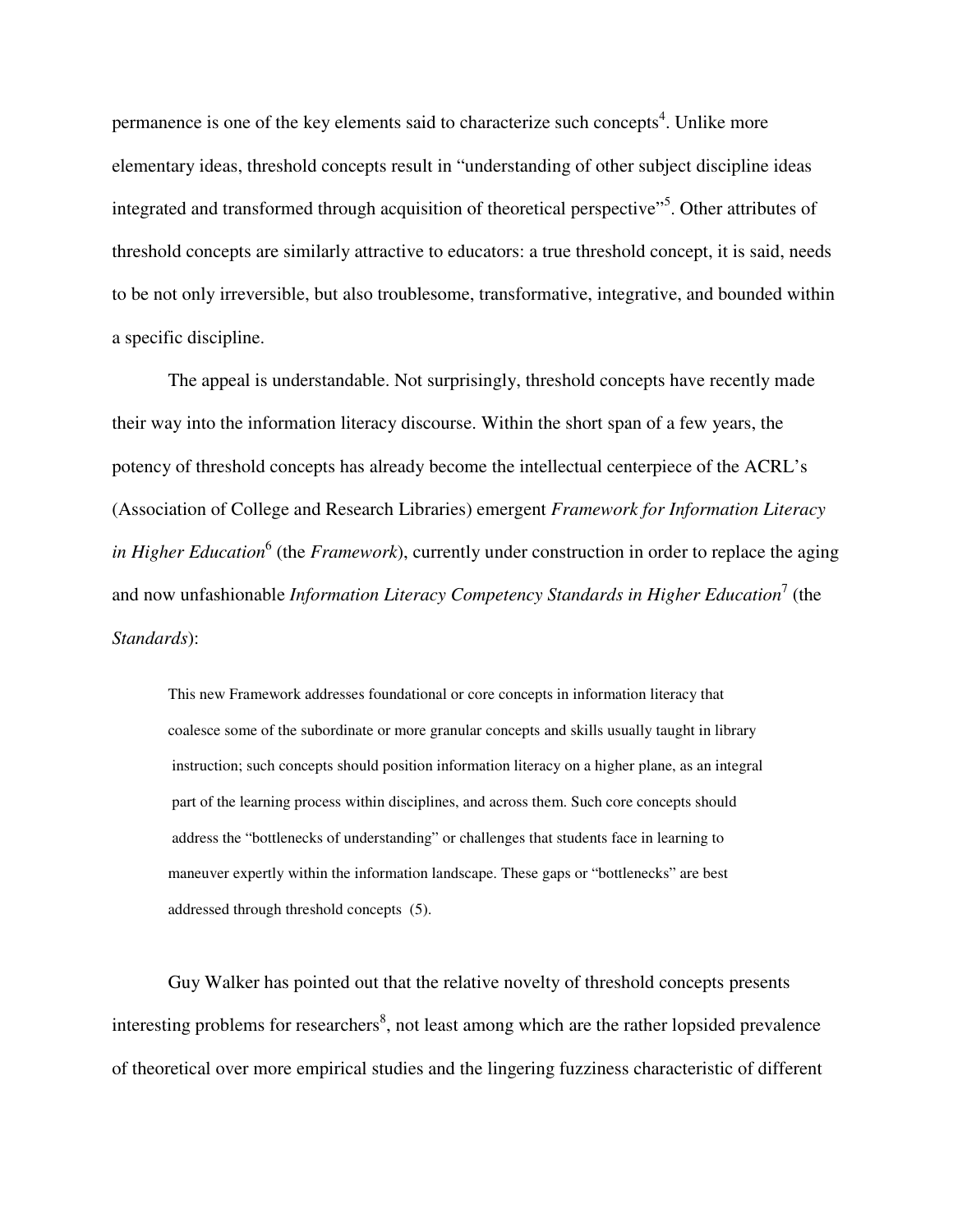definitions<sup>9</sup>. In the context of library or information literacy instruction, published scholarship has yet to fully reflect the prominence of threshold concepts in active discussions<sup>10</sup>, but several highly visible studies have already been done. Among the most galvanic of these is undoubtedly the work by Lori Townsend, Kory Brunetti, and Amy R. Hofer<sup>11</sup>. These authors began (in 2011) to outline threshold concepts appropriate for information literacy instruction and subsequently produced another study (in 2012) which crystallized seven of them<sup>12</sup> (fig. 1). Much of the substance of these two studies has been directly or indirectly incorporated into the development of the inchoate *Framework* (fig.  $2)^{13}$ . Despite the prominence of these studies, the thinking behind the identification of these seven threshold concepts has never been addressed, and little criticism seems to have been offered $14$ .

# **Figure 1. Townsend, Brunetti, and Hofer: threshold concepts for information literacy.**

- Metadata = findability
- Good searches use database structure
- Format is a process
- Authority is constructed and contextual
- "Primary source" is an exact and conditional category
- Information as a commodity
- Research solves problems

# **Figure 2. Threshold concepts in the ACRL draft** *Framework (as of July 2014)***.**

- Scholarship is a conversation
- Research as inquiry
- Authority is contextual and constructed
- Format as a process
- Searching as exploration
- Information has value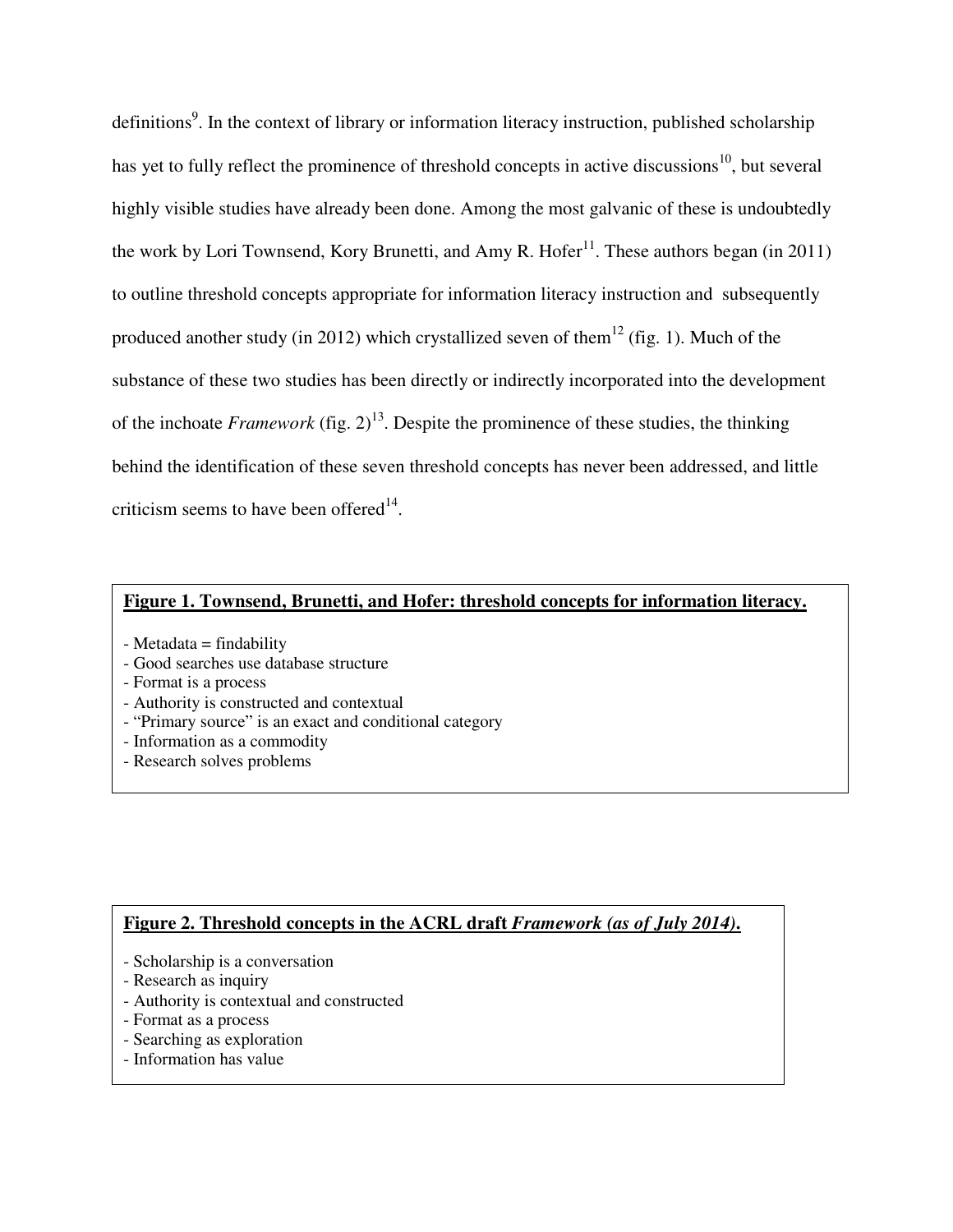Since threshold concepts figure as the theoretical backbone of a document as paradigmatic and influential as the ACRL *Framework*, it is important that we take time to consider the possible ramifications of predicating our disciplinary conception of information literacy on them. This paper, accordingly, is intended to be one step in a more critical direction within the broader context of information literacy – oriented threshold concepts scholarship.

# **Foundational Assumptions**

The work of Townsend et al. deserves a great deal of credit, and the authors have been very honest about certain limitations in the adopted methodology<sup>15</sup>. To gather the necessary data for their final seven threshold concepts, fifty-nine librarians submitted short descriptions of what they felt the most pernicious stumbling-blocks to student understanding in information literacy were. These responses were then "coded" for prominent ideas by the individual authors, who then met to aggregate these codes into themes. These themes were ultimately used to "identify" the seven threshold concepts featured in the study.

The authors note that respondents to their survey questions were likely both self-selecting and similarly acculturated professionally, which could lead to misleadingly consonant patterns in the responses themselves. The authors do not, however, address the most problematic aspect of this very real pitfall. The combination of primary layers of librarian-based identification of students' conceptual difficulties with the secondary layers of the authorial processes of "code" selection and arrangement means that the threshold concepts presented in the study really amount to the detached, rather highly abstracted products of librarian-on-librarian meta-analysis. This collective navel-gazing is compounded by the apparent models of students and student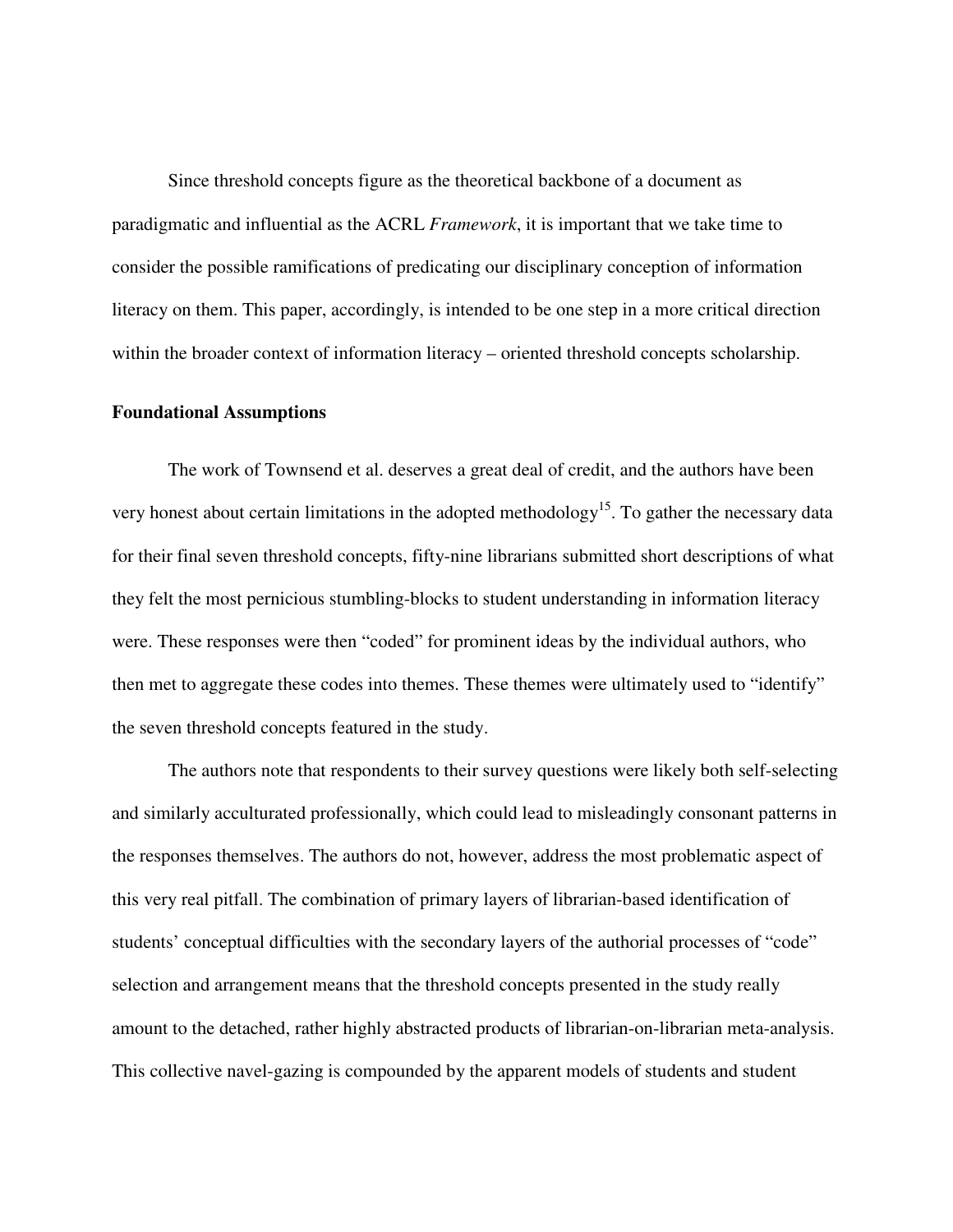attitudes reflected in the authors' citations of librarians' responses. Many seem either blatantly oversimplified or clearly based on clichéd assumptions of student attitudes:

Students generally view research as an information compilation exercise rather than a problem solving venture that uses information as a tool…(401)

Students seem skeptical that learning how knowledge is constructed, recorded, and disseminated is useful to understanding how to navigate the Internet…because they already know "how to use it"…(399)

Students see "the Web" as a giant flat landscape…(397, 398)

Search boxes! They seem to feel that they can pour their hearts out into them and have no idea of separating concepts…(398)

In no case were respondents required to justify their assertions with evidence from published research, or even anecdotally from specific experiences. Certainly, there exist students who may fit these stereotypes quite well, but there are also many for whom none of these negative descriptions would be apt, and likely many more with much more complicated blends of shallow, faulty, sophisticated, and balanced ideas and habits.

Certain subtle elements of the way threshold concepts are discussed suggest deeper, more limiting assumptions are also at work. In both major studies, and in the developing *Framework*, threshold concepts are treated as immanent entities, unique to specific disciplines, and not as essentially contingent phenomena. While the various challenges presented by the general metaphorical apparatus inherent in their presentation are discussed more thoroughly below, it will be noted that an approach founded on the notion that threshold concepts are "out there" to be "discovered" suggests that their identification is less an interpretative exercise than a mining expedition. Even though the authors note that other researchers *might* have arrived at "different conclusions about possible information literacy threshold concepts" (393), this robust possibility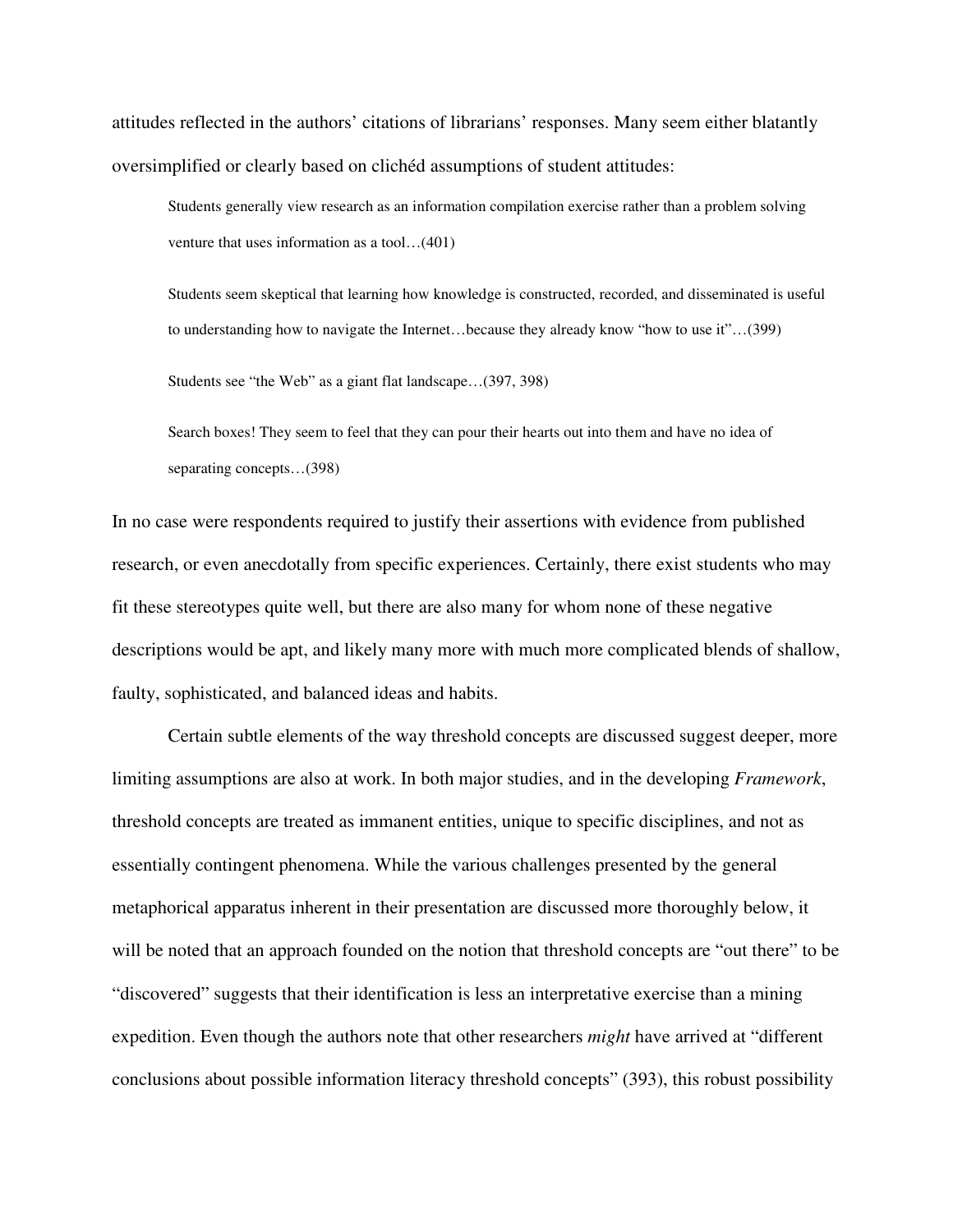is cleanly dismissed by their assurance of their expertise, developed over "several years" of research, conversation, and presentation (394). This does little, however, to mitigate the problematic treatment of either "information" or threshold concepts as bounded, salient entities existing outside of specific interactions with particular researchers in unique contexts.

Why does this matter? As an illustration, consider a recent study which analyzed the mental models held by low-level composition students and instructors of the research process at Utah State University<sup>16</sup>. Though we must be wary of relying too heavily on such a small sample (nineteen students, one instructor), its results are interesting in exactly this regard. Specifically, students (and the teacher, too) tended to describe sources as though they were discrete objects "containing" a "thing" called information. Information, in short, was not approached as something contextual and fluid between writer, searcher and sources, but as a simple commodity to be "located," "taken," and "used." This has clear implications for how students understand the process of research itself. We ought to be concerned about its keystone position in the leading application of threshold concept theory, and by extension, in the *Framework<sup>17</sup>* .

Basic assumptions like these create the impression that the threshold concepts "identified" by analysis of librarians' responses are far from free of teleological interference $^{18}$ . Considering the overlap in the proposed concepts in both the 2011 and 2012 studies – the first before and the second after data were gathered from which the final seven concepts were said to have been drawn – it is hard to fight the suspicion that this is not far from the truth<sup>19</sup>.

#### **Metaphorical Constructions and Assumptions**

It would be useful at this point to direct our attention to the threshold concepts already adopted by the crafters of the new ACRL *Framework* (fig. 3).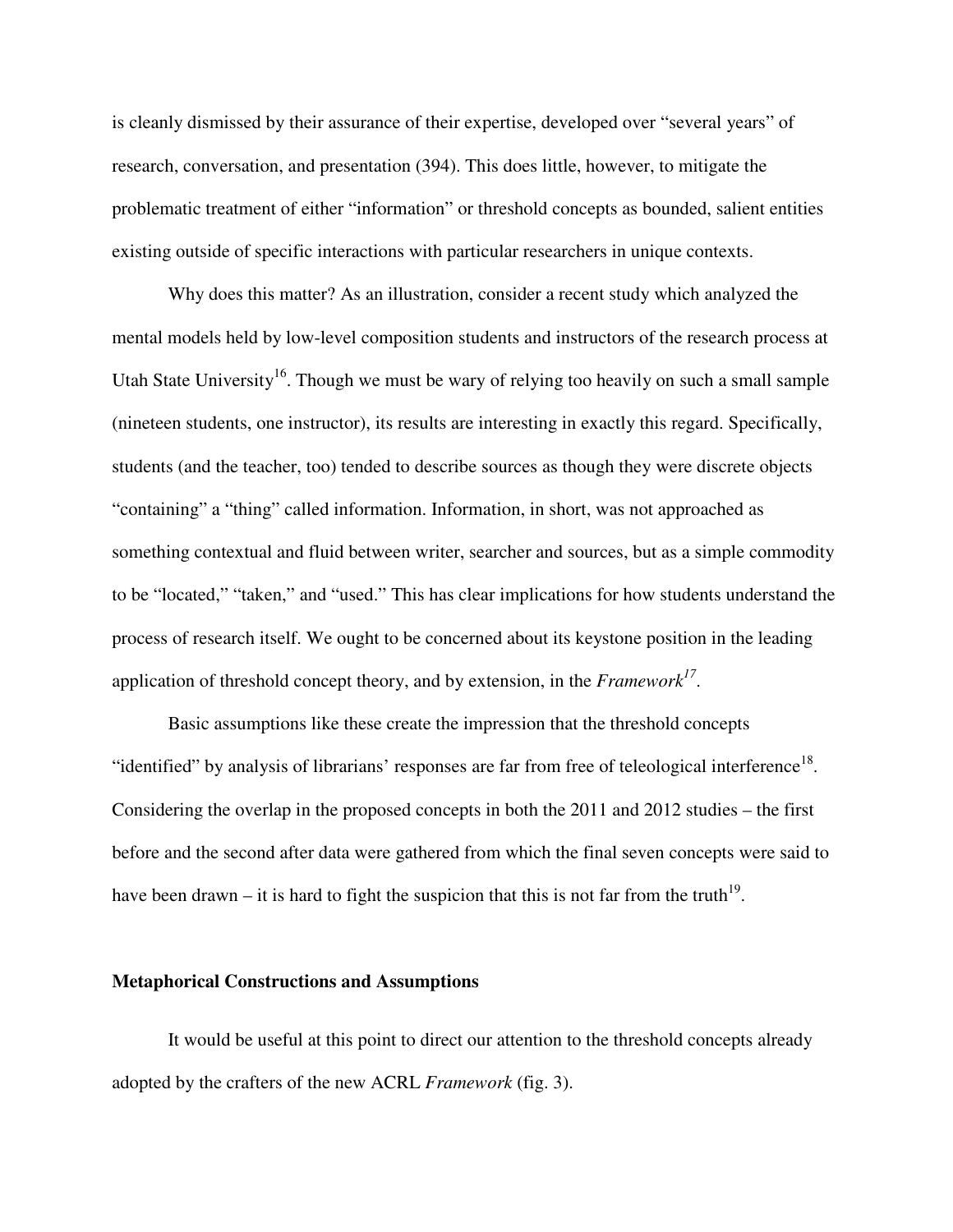## **Figure 3. Threshold concepts in the ACRL draft** *Framework (as of July 2014)***.**

- Scholarship is a conversation
- Research as inquiry
- Authority is contextual and constructed
- Format as a process
- Searching as exploration
- Information has value

These are clearly close to the concepts ultimately recommended by Townsend et al. Here, however, the metonymical nature of the concepts is more readily apparent<sup>20</sup>. This is prima facie problematic. Even in the case of the second and fourth concepts, which use "as" instead of "is," it is clear that we are in the presence of metonymy: scholarship is being rearticulated as a conversation; research becomes inquiry; format is to be considered in terms of the process behind it. "Information has value," which innocuously presents itself as an indication of an attribute, suggests a comparison with other things of value. Additionally, these are no ordinary metaphors: as threshold concepts, these are to be considered fundamental to the practice of information literacy, and thus foci of its instruction. In each case, complex concepts are simplified by their transfiguration into related but essentially simpler phenomena.

The *Framework* is not, of course, to be limited to a simple list of orientational maxims constructed around negotiated threshold concepts. Each draft of the *Framework* has included elaborations on the sense of each of the proposed concepts, complete with skills-based and dispositions-based examples of "literate" behaviors. In several places, the draft authors stress the a-prescriptive nature of the *Framework*, and many of the selected example behaviors seem obviously healthy; who would argue that the ability to, for example, "engage in informed, selfdirected learning that encourages a broader worldview through the global reach of today's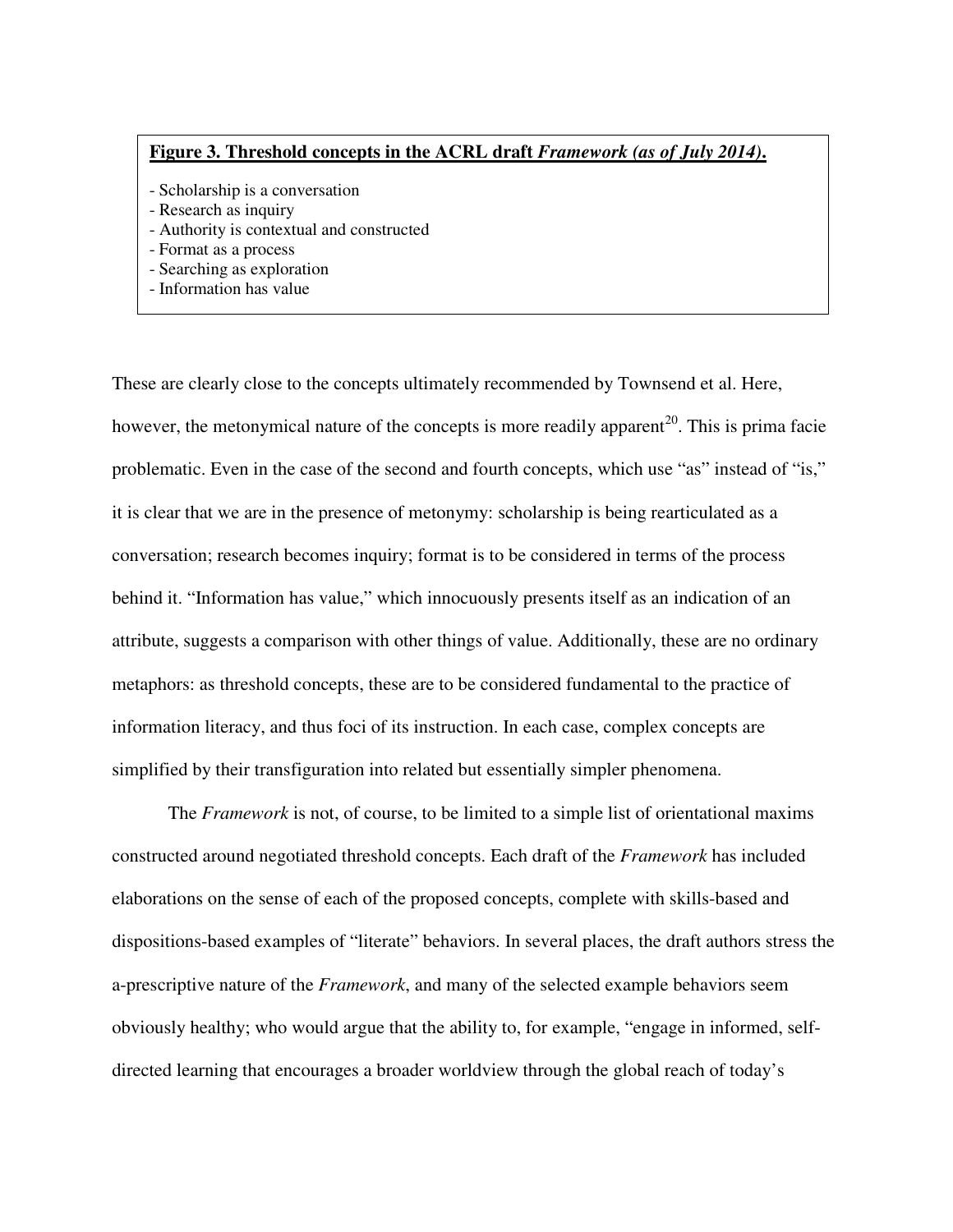information technology" (*ibid.*, 6) isn't important? The critical approach employed here might well seem foolish.

Against this, I would suggest that the apparent permissiveness of the threshold conceptsbased *Framework* actually obscures major assumptions. The new *Framework* uses threshold concepts to generate "frames," which can be thought of as modes or registers of information interaction. The language used in the most recent draft deploys "frame" and "lens" nearly synonymously, to refer to certain constellations of information behaviors and ideas. Both words are used to suggest a pre-existing palette of specific skills, which are used as tools in response to specific information needs. In short, we find a hermetic system: information needs are defined by, articulated within, and intended to be resolved by threshold concepts-driven pedagogy. Taken together, this constructs a kind of mythology of information literacy, in which an ideally descriptive model actually creates the world it was meant to try and describe. Perhaps, ultimately, "frame" and "lens" (as used above) can be legitimately compared to "filter."

Myth can be glossed as a narrative structure (explicit or implied) whose fabric is a weave of metaphor<sup>21</sup>. Myth is meant here to refer, not to a false tale, but to a coherent frame for understanding. Such structural myths are frequently so obvious that they go unacknowledged until their constituent metaphors are articulated. George Lakoff and Mark Johnson's 1980 book *Metaphors We Live By* is an analysis of common phrases for their inherent assumptions, the structural metaphors that can be discovered within the fabric of (the English) language. Lakoff and Johnson maintain that there are limits to all metaphors, which are only capable of translating certain aspects of anything:

The very systematicity that allows us to comprehend one aspect of a concept in terms of another… will necessarily hide other aspects of the concept…(10)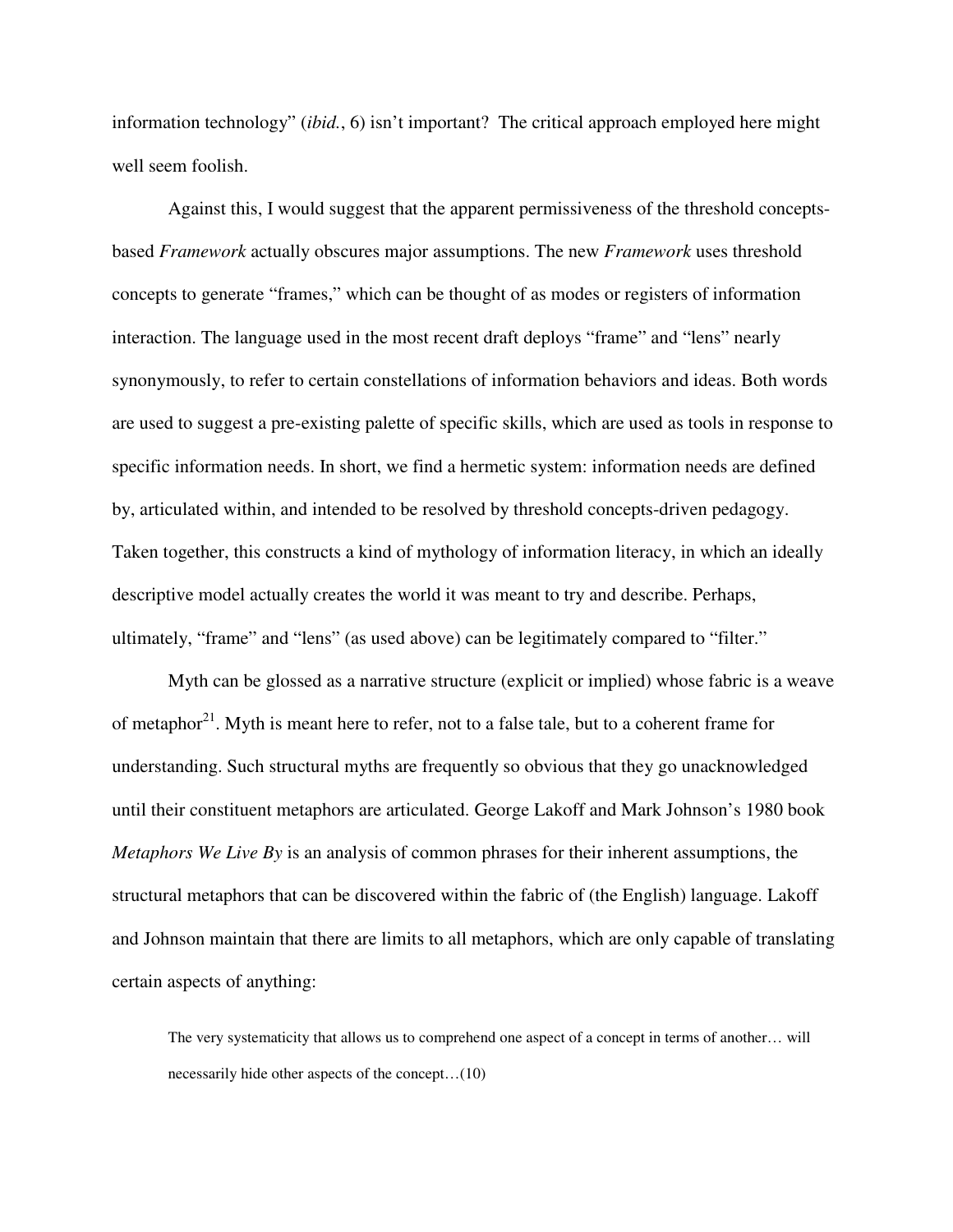In other words, any metaphor can only do so much at once. We might add that this limiting effect is necessarily reciprocal: comparisons constrain all participants. The same can be said for the threshold concepts under discussion here. What does it actually mean to say that format is a process, or that research is inquiry? There is clearly truth to these expressions, but how complete, how useful is the aspect being emphasized, especially considering whatever is simultaneously being obscured? These are important matters, as they are foundational to future discourse.

As an example of the difficulties, consider the statement "information has value." Clearly, this is a true statement, and in some important ways: one quickly thinks of the sham of "net neutrality," the disputes between publishers and Google and e-book vendors, the dearth of real competition among internet service providers. But things are not so simple, and we ought at least to reflect on the consequences of how we conceptually crystallize "information." The idea that information is best imagined in terms of a commodity is part of a much bigger complex involving information "producers" and "consumers," and reflects a highly pragmatic and basically industrial mentality. Beyond the matter of oversimplification, such an unquestioningly capitalist orientation toward information interaction and our duties in stewarding it should raise red flags for anyone who believes that information ought to be free $^{22}$ .

To explore just one more example, let us also consider "scholarship is a conversation." In a sense, this is quite accurate; in both, ideas are exchanged, engaged, understood or misunderstood, repeated, and these exchanges and changes take place serially, ordered chronologically by a chain of cause and effect. There are benefits to be gained from such a conceptualization of scholarship, not the least of which is that it has potential to make the entire process less intimidating and more familiar to students<sup>23</sup>. What, though, might it obscure? How appropriate is the metaphor as a foundational element of how we wish to present information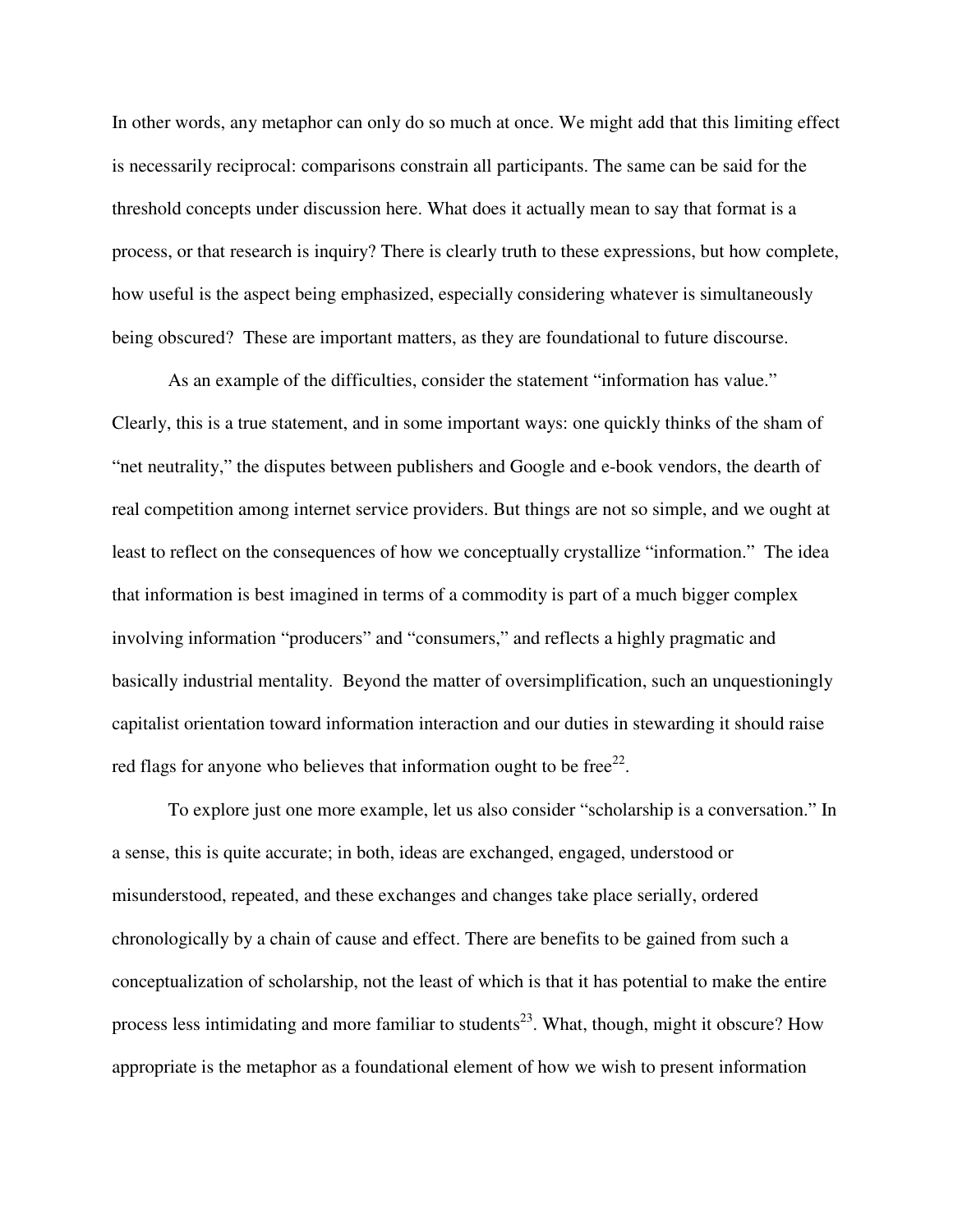literacy to students and other disciplines? In which field of study is there ever really a single discursive thread, as "conversation" might imply? The discussion found in the *Framework* seems, interestingly, to stress openness to a multiplicity of perspectives as a major indicator for engagement with this threshold concept. The expert, we read, seeks out a variety, and is not content with simple answers from supposed "authorities." Laudable, yes; but how aptly is such behavior compared to conversation? We do not converse with the dead – at least, not in the often understood, reciprocated sense – but one of the wonderful attributes of scholarship is that it offers a kind of immortality unattainable in the flesh. Future scholars will be free to rip your arguments to shreds, and you will never have the luxury of a rejoinder. Descartes will never respond to you, but you are free to engage him. And so on. The old metaphor of the Burkean parlor expresses this notion of intellectual exchange quite flexibly, as a shared stage in which ideas outlive their contributors and many branching discussions – or should I write "interactions"? – continuously unfold. Finally, how might the fiction of a "unified" disciplinary discourse interact with the changing nature of canonicity, or the idea of what one "ought" to read in one context or another<sup>24</sup>? Here, one is implicitly encouraged to stay on topic, read what has already been read (to better understand the conversation and be "relevant"), and thus to keep within relatively narrow lines of thought.

One might continue in this vein indefinitely, but the fundamental point is that these metaphors, and the dispositions associated with them thus far in the *Framework*, are unnecessarily confining and of limited value (and perhaps even stunting) to our conception of what information literacy is, and to students' overall intellectual development. This sense of restriction and simplification seems somewhat ominous when coupled with the dominant tone of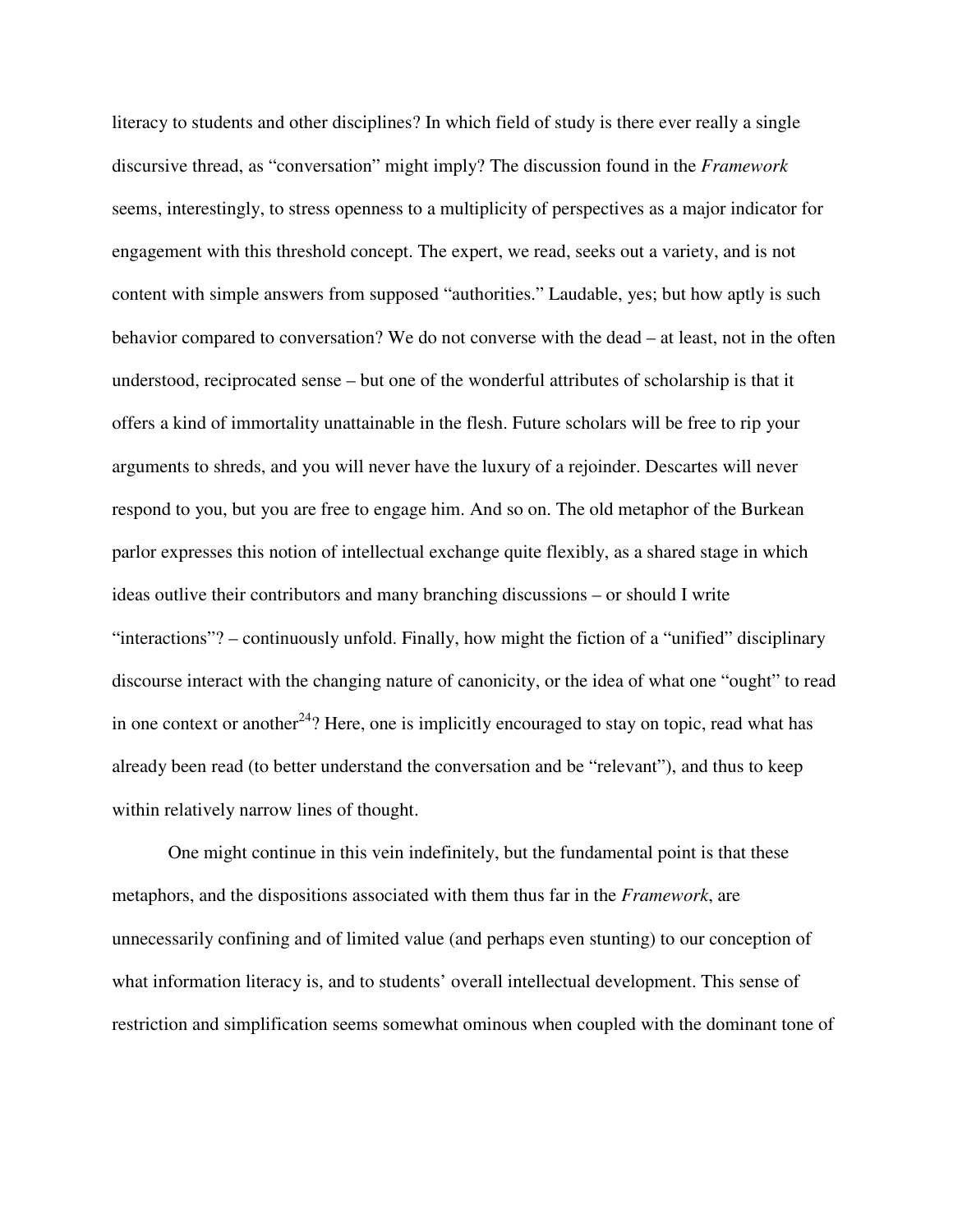threshold concept work, which seems usually to suggest, as discussed above, that they exist independently and need only be found.

# **Methodological Paradigms**

In much, though not all, of the literature on threshold concepts, rather exacting criteria are used to distinguish these from more ordinary concepts. In the 2011 and 2012 studies by Townsend et al., the authors note following a rigorous process in eliminating candidate concepts not quite up to snuff, based on the criteria put forth by Jan Meyer and Ray Land's original article (fig. 4). As the authors themselves write, they relied heavily upon the externally-dictated criteria specified by Meyer and Land:

We often found that as we revisited Meyer and Land's position paper to test our ideas according to their definitional criteria, what had looked like a promising threshold concept, wasn't (391).

It was thus assumed that, whatever the threshold concepts for information literacy might turn out to be, they would naturally conform to the definitional criteria originally articulated by those two authors. The fact that this is, again, presented as discovery or identification rather than a process of interpretation or argumentation is hard to swallow. While slightly more loosely presented in the *Framework*, this delineation of threshold concepts' attributes is nearly mathematical in its exactitude, an unusual characteristic for a fundamentally contingent phenomenon<sup>25</sup>.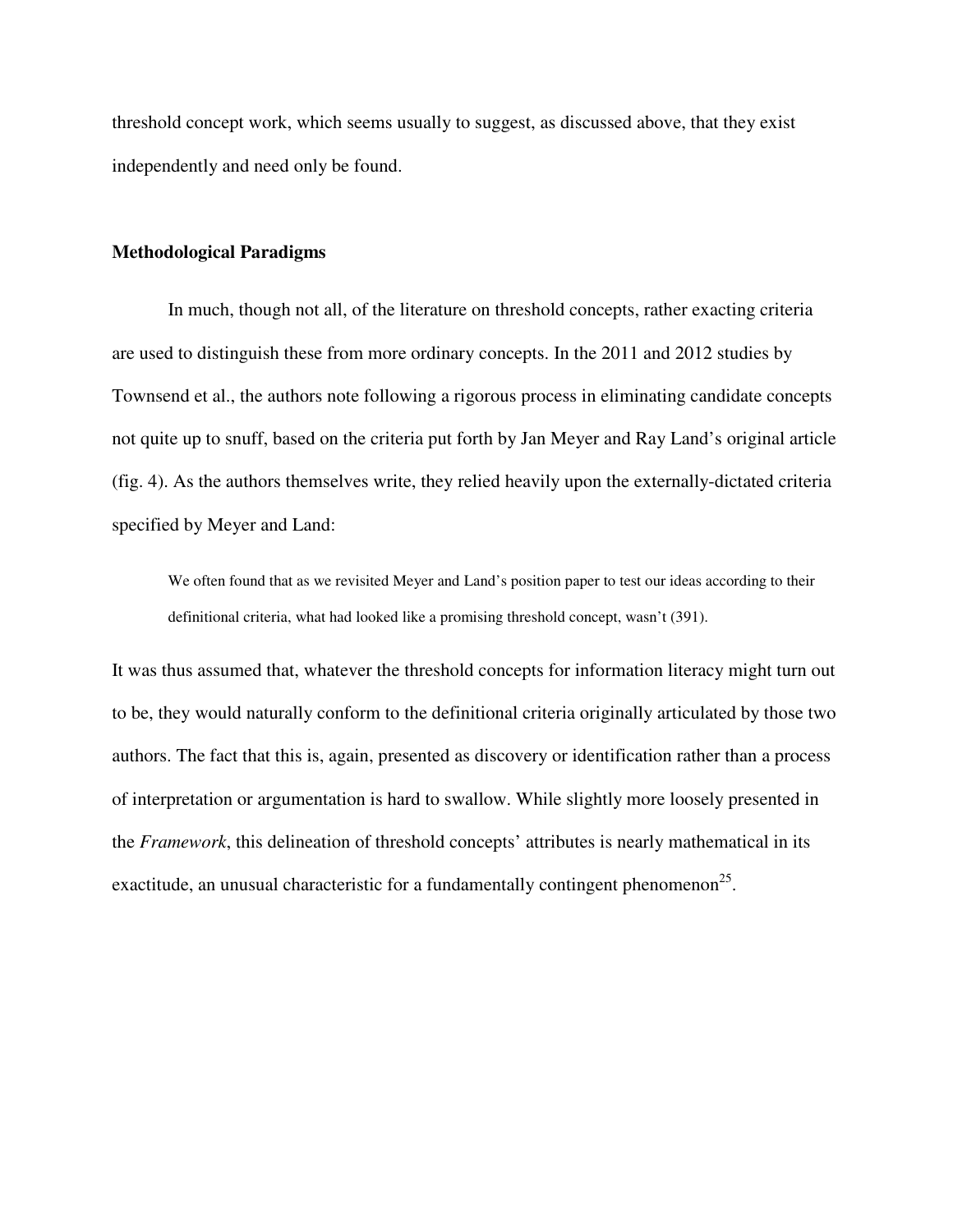# **Figure 4. Criteria for Threshold Concepts in Hofer et. al. 2012, from Meyer and Land 2006.**

Transformative – shift in perspective Integrative – brings together separate concepts Irreversible – cannot be un-grasped Troublesome – often counter-intuitive Bounded – boundary-defining for a discipline

Let us briefly ferret out some of the implications of this. There is, in the first place, an obvious potential for trouble when we accept the idea that there are certain, specific concepts – and a limited number of these – which ought to form the root of information literacy learning/instruction. Further, when we say that truly vital information literacy concepts must be "irreversible," for example, we begin to nail down firm parameters for what is actually a rather undomesticable phenomenon<sup>26</sup>. Beyond the matter of practicality – which is a definite problem for "irreversibility" - is the world of information such a stable place? Has it ever been? How accurate is any single librarian's (or fifty-nine librarians') internal map(s) of students' internal maps of any information context? In using any rigid methodology to imagine our aims, allowing any brittle frame to structure our thinking (and that of our students), we effectively restrict the possible in the face of a wild and unpredictable information landscape.

Shifting the information literacy discourse to the search for and implementation of the "correct" threshold concepts is counterproductive, and amounts to a restrictive methodology. This is not about rejecting, per se, threshold concepts as a notion, or even as one useful strategy for teaching certain *aspects of* information literacy. It is about questioning whether moving from a set of standards to what amounts to a methodology makes sense. The much misunderstood (or, perhaps, under-read) philosopher Paul Feyerabend's polemics against methodological chauvinism in the sciences – which may be easily extended to any realm of human intellectual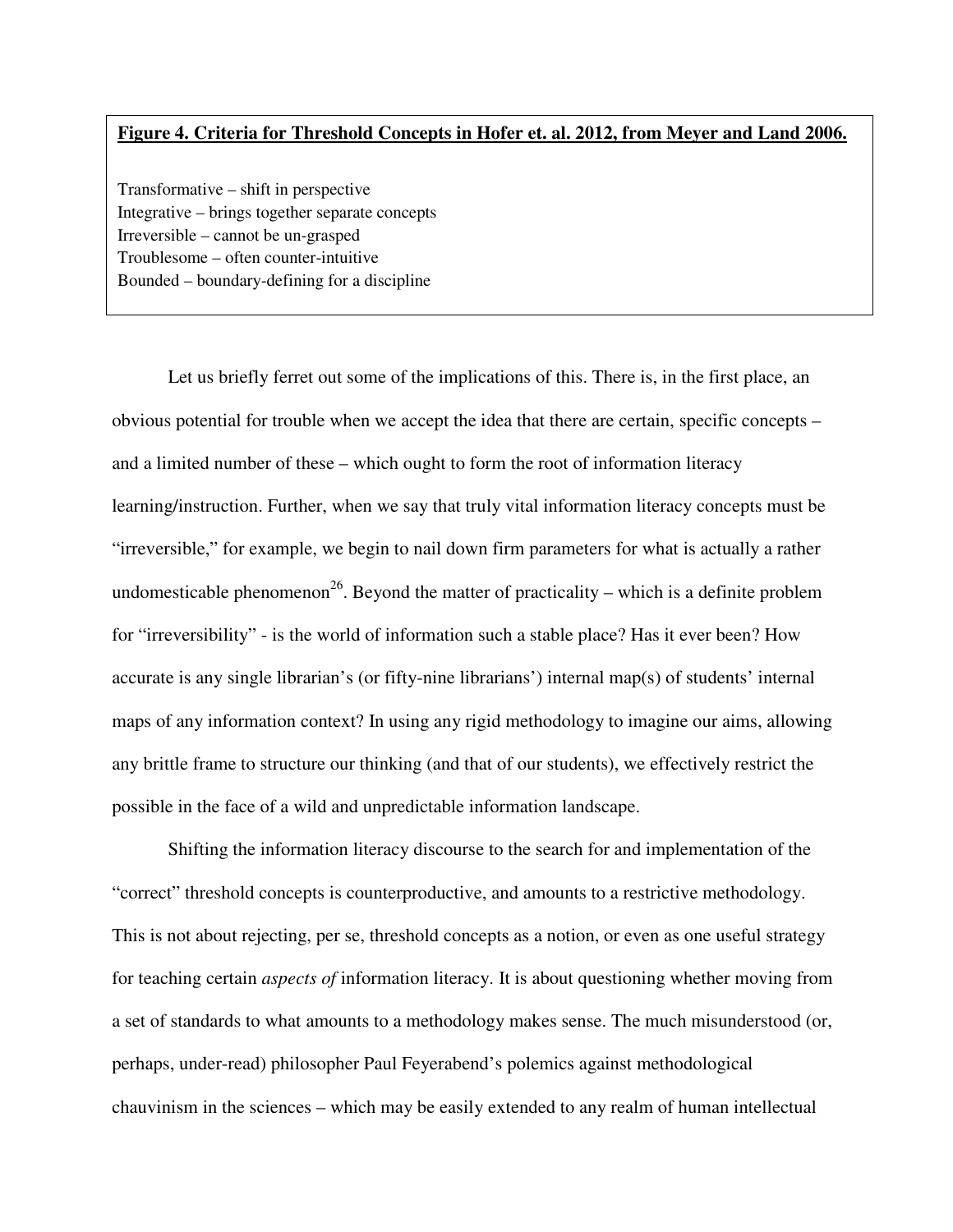endeavor – disputed, at root, the stifling dominance not just of a single methodology, but also, and perhaps more importantly, the dominance of the  $mythos$  of any single methodology<sup>27</sup>:

Every methodological rule is associated with cosmological assumptions, so that using the rule we take it for granted that our assumptions are correct… All methodologies have their limitations, and the only 'rule' that survives is 'anything goes'<sup>28</sup>.

Townsend et al. note that the *Standards* "do not offer consistent guidance for instructors on teaching priorities" (393), which is another way of pointing out that no methodology is prescribed within them. Rather than a weakness, this can be considered a definitive strength, as it allows decisions of situational importance, relative to individuals and differing educational contexts, to be left to those instructors. The authors of the draft *Framework*, while claiming to "[allow] for varied manifestations of what information literacy means for students, faculty, administrators, and a range of academic specialists" (4), also write that

The *Framework* is based on concepts about the information ecosystem; practices for increasing expertise within it; particular ways of thinking about it and behaving within it; and general strategies for learning from it (*ibid.*).

The operative assumptions here include the singularity of "the information ecosystem" (viz., "it") and the existence of appropriate "ways of thinking about it" and "behaving in it." Since the threshold concepts intended to accomplish these are supposed to be flexible, the implication here is that this "ecosystem" is akin to a monolith that can be adequately mapped and even anticipated, and whose complexities can thus be adequately addressed in terms of certain fundamental ideas, ultimately theorized in a different discipline and imported into information literacy as though such a move were natural. In this way, the *Framework* is rather more normative than the "inflexible" *Standards*.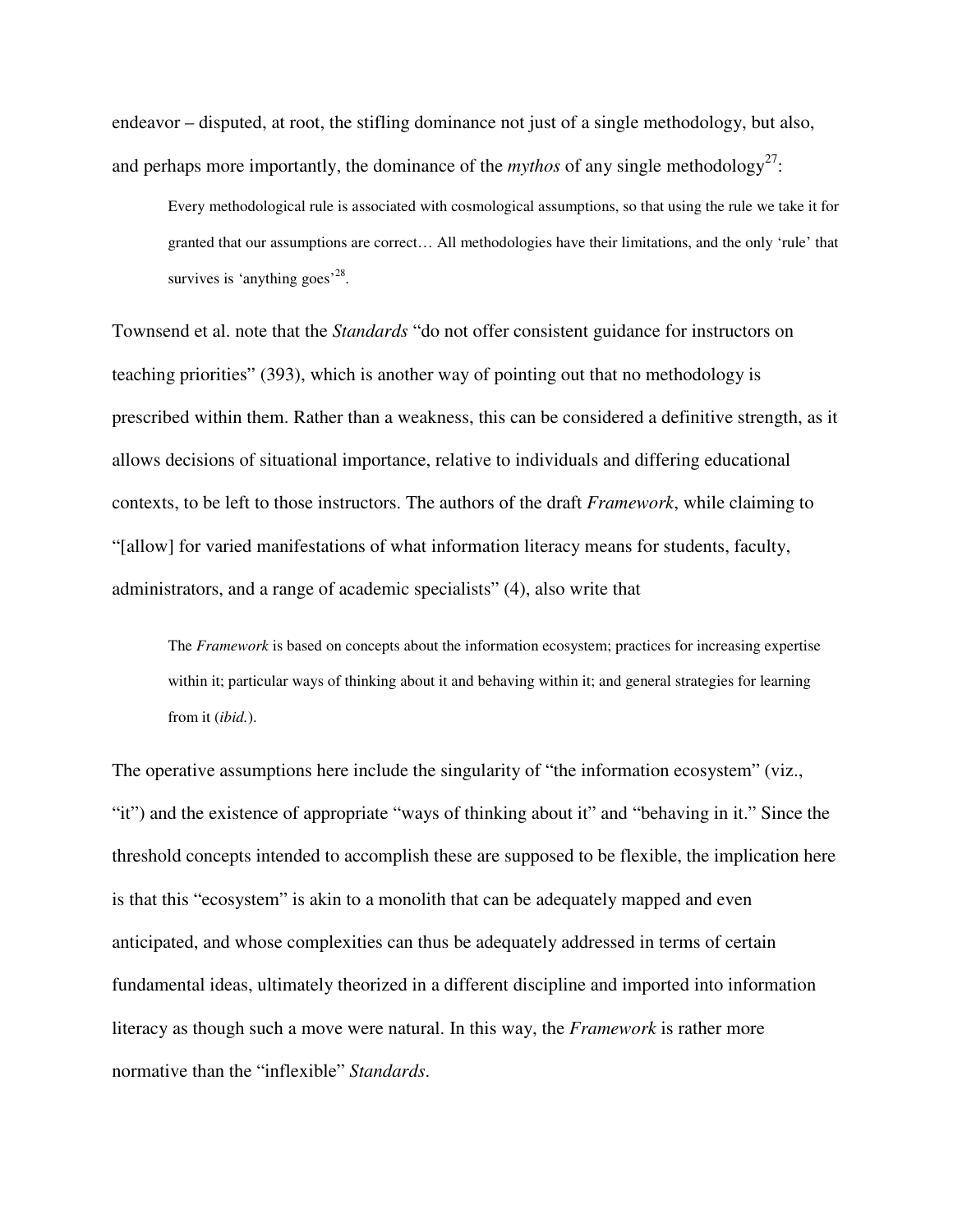# **Conclusion: Pragmatics**

We should appreciate the spirit of both the application of a threshold concepts approach to information literacy as well as the attempt to incorporate such a conceptually-oriented focus into our disciplinary vision of information literacy instruction. It is because these matters, particularly as they are reflected in constitutive documents such as the *Framework*, are so important that the points discussed above have been raised.

During the informative, but unfortunately far too brief, forum devoted to the developing *Framework* at the 2014 ALA (American Library Association) Midwinter meeting in Philadelphia, a question from one of the participants brought a different perspective on an old problem to mind. The question had to do with, more than anything else, time. How, it was asked, given the already sparse amount of time allotted for library instruction, could the average teaching librarian adequately shift his or her focus to more conceptual matters without sacrificing the basic, but still important, skills-based elements of such instruction? An easy answer to this significant question was not forthcoming.

There is little doubt that re-focusing our teaching on more macro-level information literacy goals is important to both students and librarians alike. Notoriously, however, striking a balance between higher- and lower-order information literacy instruction is far from easy. The sad fact is that, until there is real (read: codified) parity in a sufficient majority of institutions between the pedagogical goals of librarians and traditional teaching faculty, this balance will remain elusive. The majority of academic institutions above the community-college level still rely on the so-called "one-shot" library session, which lasts anywhere from 20 minutes to a few hours<sup>29</sup>. Even when such sessions are replaced by multiple meetings, teaching librarians must make difficult decisions about what to include within any single session's scope due to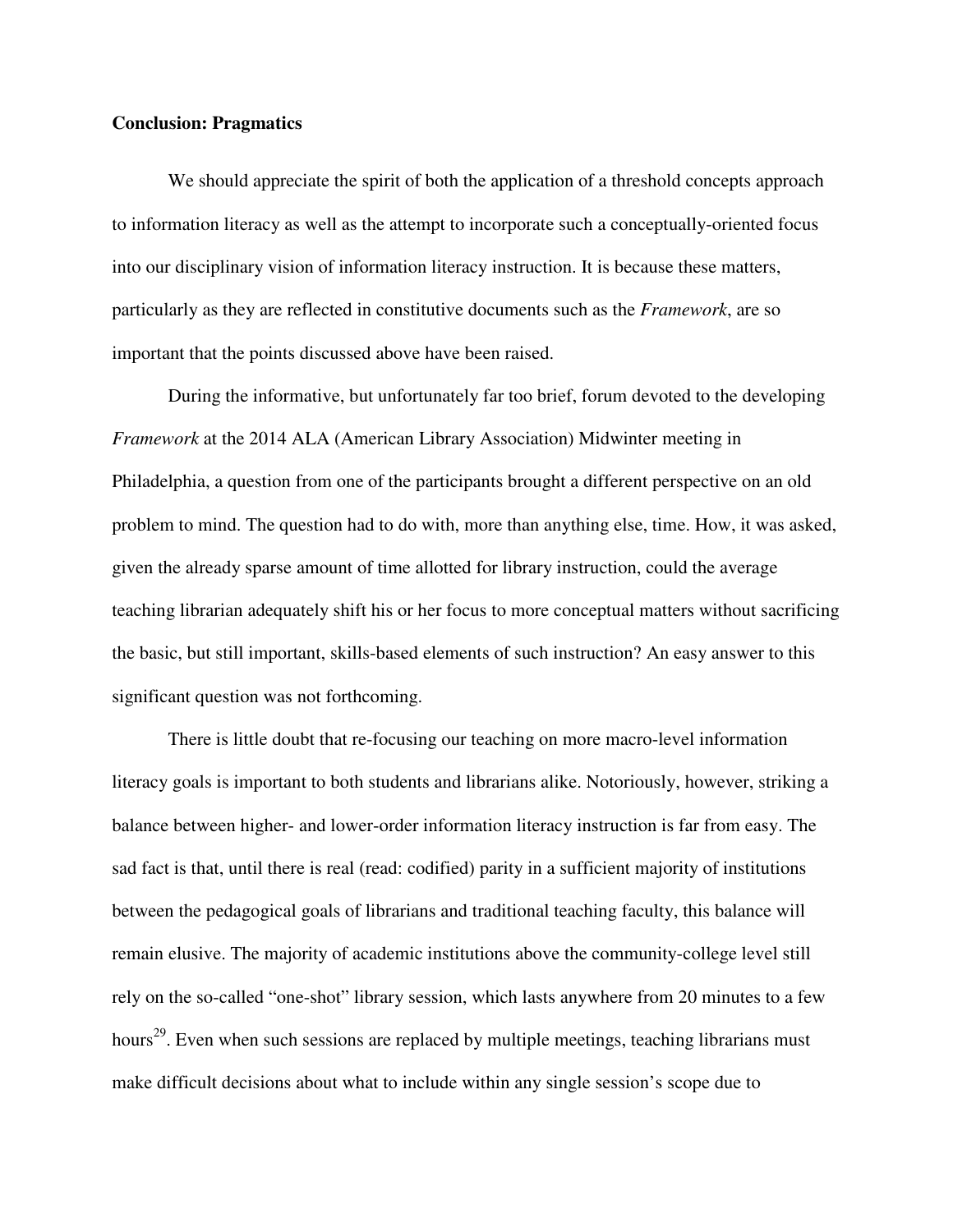limitations on time. Within these constraints, it is worth honestly considering how much even basic research elements (such as negotiating a library catalog) can be adequately addressed, let alone higher-level or truly transformative conceptual ones<sup>30</sup>. This is not an argument for giving up; nevertheless, properly implementing a Framework-style information literacy program, especially discipline-wide, will require librarians and their schools to grapple with thorny issues, such as what, where, and how teaching librarians ought to be teaching and how (why?) such efforts ought to be supported.

For a profession as uncertain of its claim to the status of "educator" as teaching librarians, we often instruct under layers of hobbling circumstances many "real" professors would likely find difficult to manage. Foremost among these, perhaps, are matters of available time and external support. These are closely followed by individual expectations of other faculty involved as well as those of their students. Beyond these, there are also expectations of (or assumptions about) librarians' roles, which can vary unpredictably from person to person and between institutions. It is not necessarily easy to convince others of the importance – or existence – of our own pedagogical goals.

To do this, we need both robust, creative foundational documents – like the *Framework* – as well as a thriving theoretical discourse. It is with this in mind that the points above have been raised; ideas have consequences, and most of those are usually unforeseen. If we are going to build a framework supple enough to meaningfully flex into the future, we must lay our plans very carefully.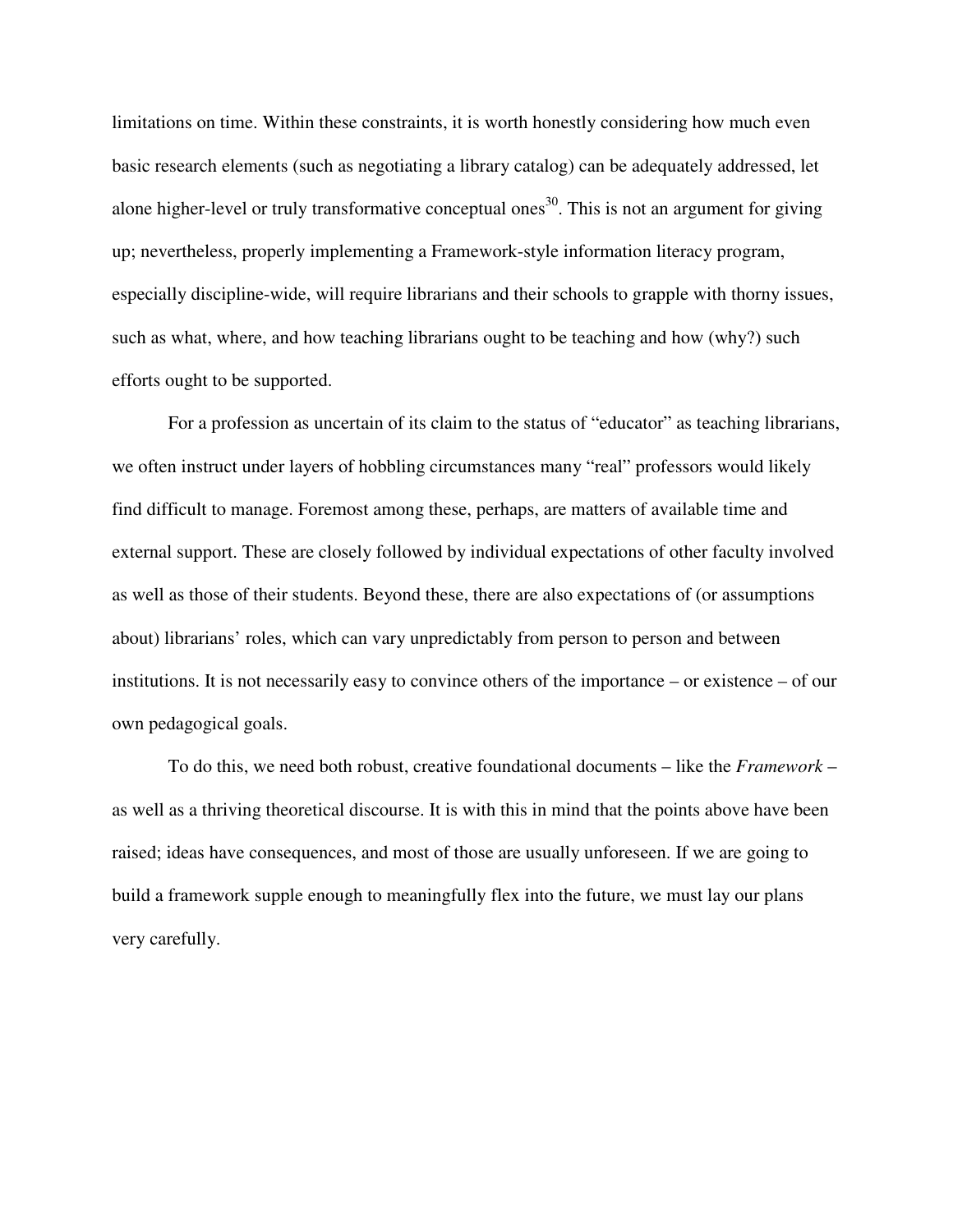# **Notes.**

 $3$  The bibliography of which is fast becoming flooded. Cf., perhaps most fruitfully, Jan Meyer and Ray Land (eds.),

*Threshold Concepts within the Disciplines* (Rotterdam: Sense, 2008), though the editors have written on the subject for over a decade.

4 Similarly, Van Gennep wrote that a threshold ceremony unites a participant "with a new world" *ibid.*, 20.

<sup>5</sup> Paul Davies and Jean Mangan, "Embedding threshold concepts: from theory to pedagogical principles to learning activities" in J.H.F. Meyer & R. Land (Eds.) *Threshold Concepts within the Disciplines* (Rotterdam: Sense, 2008), 38.

<sup>6</sup> Successive drafts have been published since this paper was first conceived of. At the time of writing, the most recent version is available at at http://acrl.ala.org/ilstandards/wp-content/uploads/2014/02/Framework-for-IL-for-HE-Draft-2.pdf

<sup>7</sup> Available at http://www.ala.org/acrl/standards/informationliteracycompetency

8 "A Cognitive Approach to Threshold Concepts," *Higher Education* 65 (2013): 247-263.

<sup>9</sup> Walker finds it odd that none of the other available studies has addressed the significant overlap of threshold concepts with the much older Schema Theory, which investigates the creation of "mental templates" from past experiences in interaction with those in the present. In his view, "Whilst threshold concepts can undoubtedly be represented as schema, not all schemas (sic) are likely to be threshold concepts" (*ibid.* 251). This attention to different learning or information use contexts, reminiscent of Gestalt psychology, is one interesting avenue for future investigations of threshold concepts in information literacy learning.

 $10$  Since the original version of this manuscript was written, the discussion surrounding threshold concepts has intensified, though much of this remains limited to conversations, conferences, and various social media (including blogs).

<sup>11</sup> "Threshold Concepts and Information Literacy," *portal: Libraries and the Academy* 11, 3 (2011): 853-69.

<sup>12</sup> "Troublesome Concepts and Information Literacy: Investigating Threshold Concepts for IL Instruction," *portal: Libraries and the Academy* 12, 4 (2012): 387-405.

 1 Arnold Van Gennep, *The Rites of Passage* (Chicago: Chicago University Press, 1960 (1909)).

<sup>2</sup> Roy Rappaport, *Ecology, Meaning, and Religion* (Berkeley: North Atlantic Books, 1979), 184.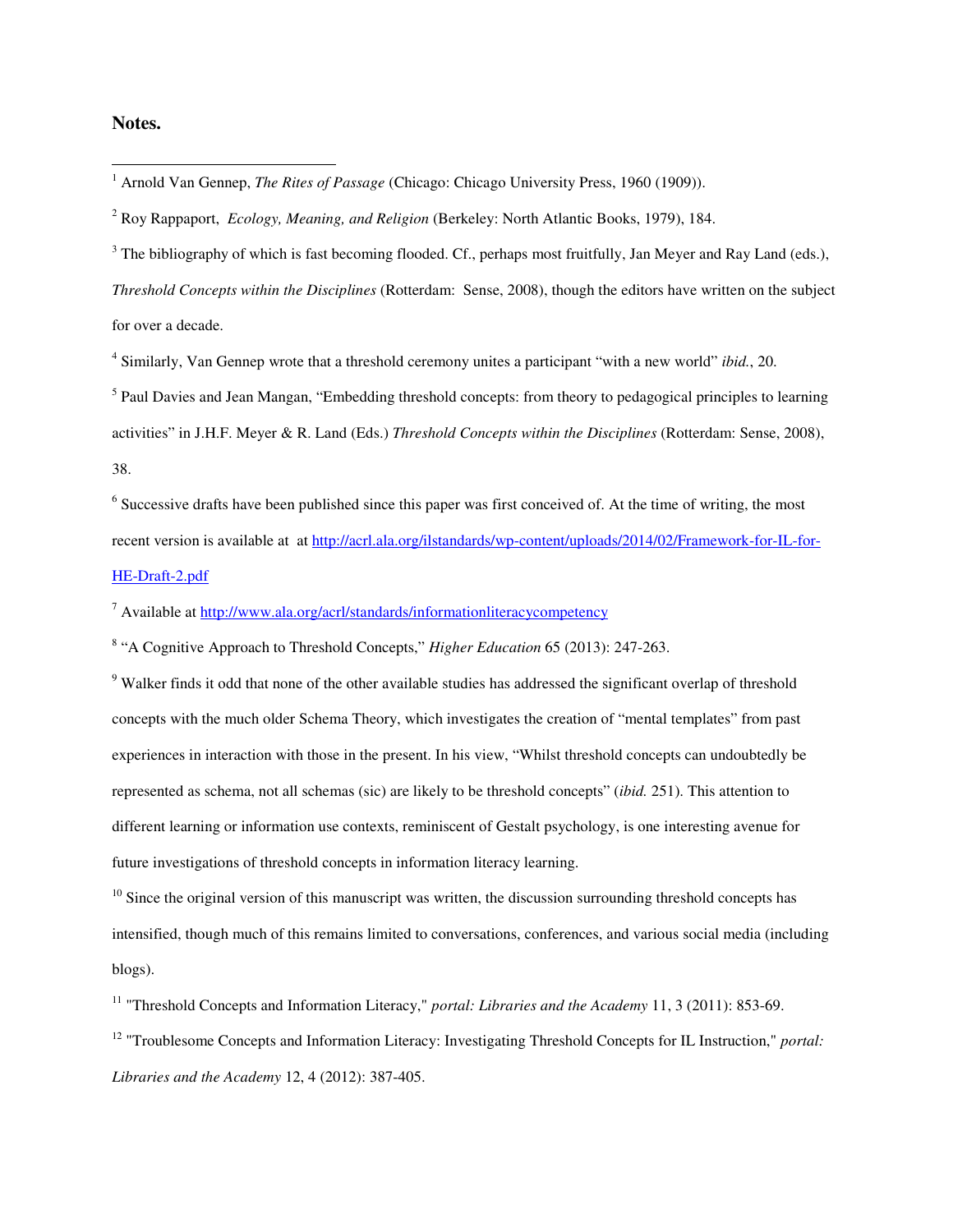$\overline{a}$ <sup>13</sup> There are interesting ways to keep tabs on the evolving Framework and the role of threshold concepts within it. Troy Swanson's reliably updated twitter feed (@T\_Swanson) is a great hub for news and discussion related to threshold concepts and the Framework, and he is routinely insightful. Candid discussions of the Framework's development are also offered in his recurring guest column at Michael Stephen's tametheweb.com. Additionally, some readers might be interested in browsing the "Team TC" website at http://www.ilthresholdconcepts.com/.  $14$  Two critiques of the threshold concept craze are especially notable. One of these is by Maura Seale, "Marketing Information Literacy," *Communications in Information Literacy* 7,2 (2013): 155-160. While her criticism is focused on a different set of ramifications entirely than those addressed here, she raises important questions about another, more socially-oriented domain of librarians' assumptions. More recently, Lane Wilkinson wrote an important blog post raising some difficult questions for the emerging threshold concepts-based *Framework*. This is available at http://senseandreference.wordpress.com/2014/06/19/the-problem-with-threshold-concepts/.

<sup>15</sup> "Troublesome Concepts and Information Literacy: Investigating Threshold Concepts for IL Instruction," *portal: Libraries and the Academy* 12, 4 (2012): 393ff..

<sup>16</sup> Wendi Holliday and Jim Rogers, "Talking about Information Literacy: the Mediating Role of Discourse in a College Writing Classroom," *portal: Libraries and the Academy* 13, 3 (2013): 257-271.

 $17$  On pages 5 and 8 of the draft Framework, for example, the authors refer to the ongoing search for and eventual "identification of" the information literacy threshold concepts.

 $18$  Lest I leave myself open to my own criticism, it should be understood that these critiques are intended to be neither exhaustive nor definitive. Rather, they are presented in the interest of offering as broad and thorough an assessment as feasible within the space of an article.

<sup>19</sup> The authors note that "the data collected [in the 2012 study] confirmed the ubiquity of the trouble spots that sparked our original threshold concepts" (p.393).

<sup>20</sup> "Metonymical" in that closely related but essentially different things are brought to bear on one another, or, as it has been technically phrased, the comparisons share a domain (Cf. Javier Herrero Ruiz, "The Role of Metonymy in Complex Tropes," in A. Barcelona (ed.) *Defining Metonymy in Cognitive Linguistics: Towards a Consensus View*  (Amsterdam: John Benjamins, 2011), 167-193). These comparisons inevitably oversimplify and ultimately constrain.